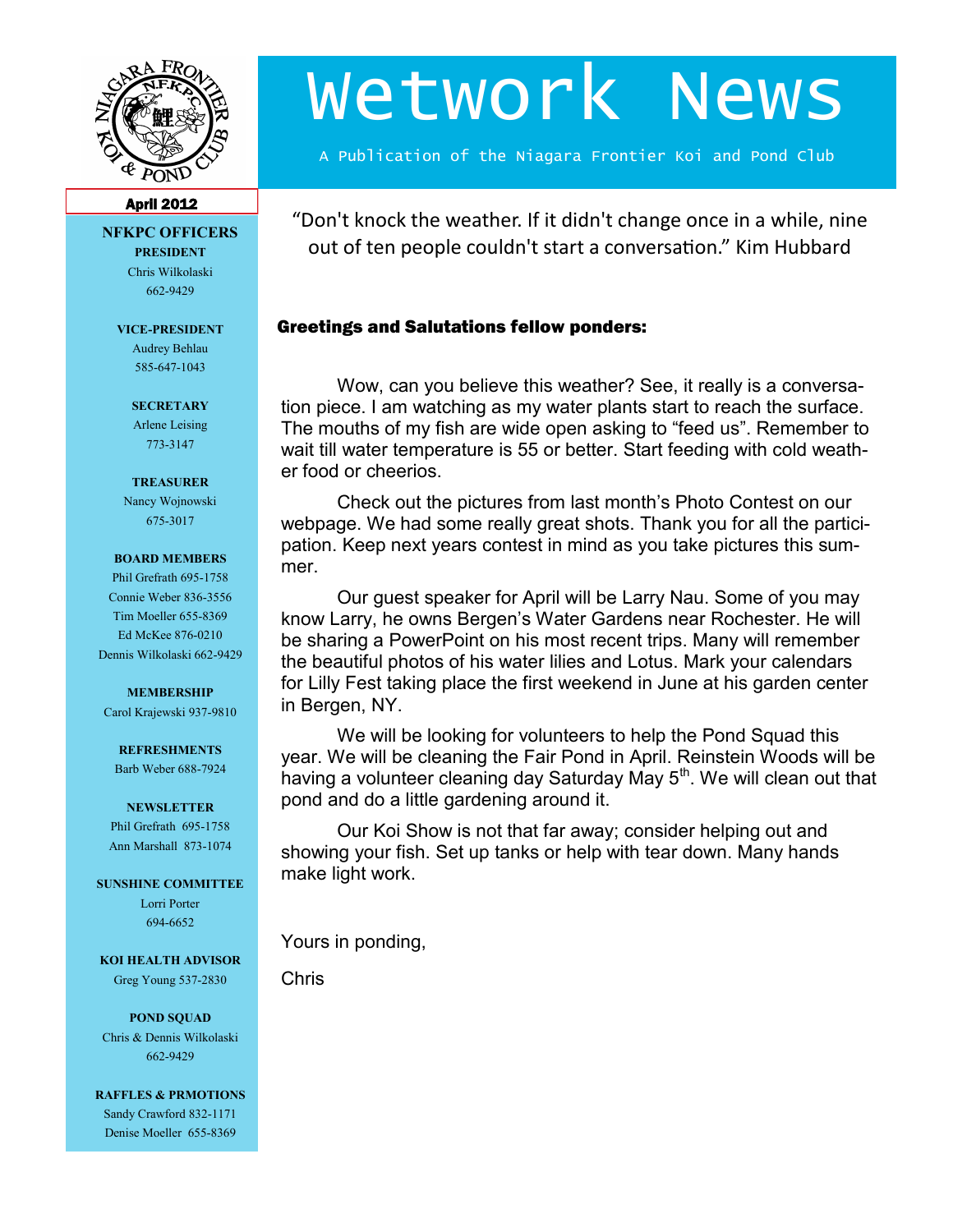

Start planning for the Mega Auction in June

Save the date July 21st 2012

NFKPC Pond Tour 2012 in the South towns.

It's time to plan the 2012 Tour. Buffalo and the south towns is our destination this year. If any one would like to show their pond please talk to Chris Wilkolaski (662- 9429).

This is one of the club's most attended events. It is a great chance to see what other members have done with their ponds and yards. Gardening ideas are shared by all.

We will start the day with light refreshments at the first pond and end the day with dinner and stories at the final pond.

Don't forget the camera!!!!!!!!!

## PONDTABS

The club has purchased fertilizer Pond Tabs in bulk. We have packages of 25 tablets for a donation of \$5.00. Please see an officer if you are interested.

It is never too early to think about opening our ponds and getting ready for spring/summer. Remember water lilies need to be fertilized about every two weeks. Lotuses require heavier feeding. Be prepared and have your fertilizer tablets ready for the start of the pond season.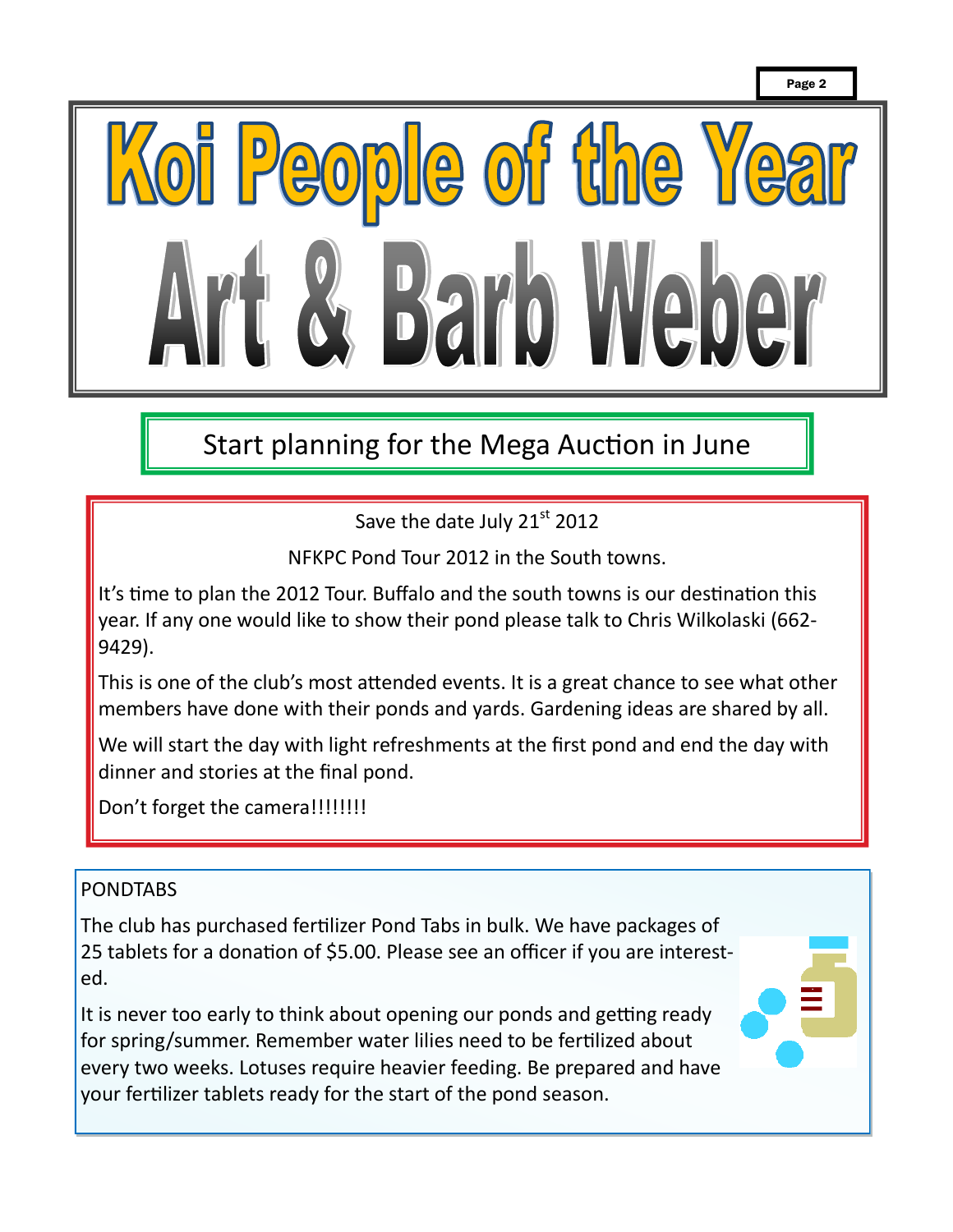### **Sunshine**

If you are aware of a member experiencing a " Life Event" in their family such as weddings, birth announcements, illness, surgery or death, please contact Lorri Porter at 694-6652



11500 Broadway . Alden, New York 14004 Phone: (716) 937-7742 Fax: (716) 937-7748 Visit Us At: www.ulbrichs.com





**Next Board of Directors Meeting— at 7:30 PM on April 26th**

**At the home of Chris Wilkolaski**

**6147 Webster Rd. Orchard Park, NY**

**All members are welcome to attend**

**RSVP to 662-9429**

# Refreshments for 2012

If you would like to bring refreshments to a meeting, you will be reimbursed for expenses for up to \$45.00 (receipts must be turned into Nancy)

General info:

8-9 bottles of pop, some diet

Any refreshments or snacks of your choice: Cheese & Crackers, veggies, fruit, chips, dip, pepperoni, salad, jello, cookies, cake, brownies, etc.

We do not have use of any kitchen supplies, so you may need to bring serving utensils, trays, bowls, baskets, knives, or whatever is needed to serve your type of refreshments

The club will provide:

Coffee, hot cups, creamer, sugar, small plates, paper cups, plastic silverware, napkins

If you have any questions or would like to volunteer:

please contact Barbara Weber 688-7924

**Jan.:** Meeting cancelled **Feb.:** Diane Young & Sandy Crawford **Mar.:** Nancy Wojnowski & Renae Johnson **Apr.: May: June:** Louise Metlock & Bill Daniels **July: Aug.:** Elaine, Carol, Rose & Annette **Sep.:** Porters **Oct.:** Audry & Chris **Nov.: Sandy Crawford & Denise Moller Dec.: Christmas Party**

PAGE 3